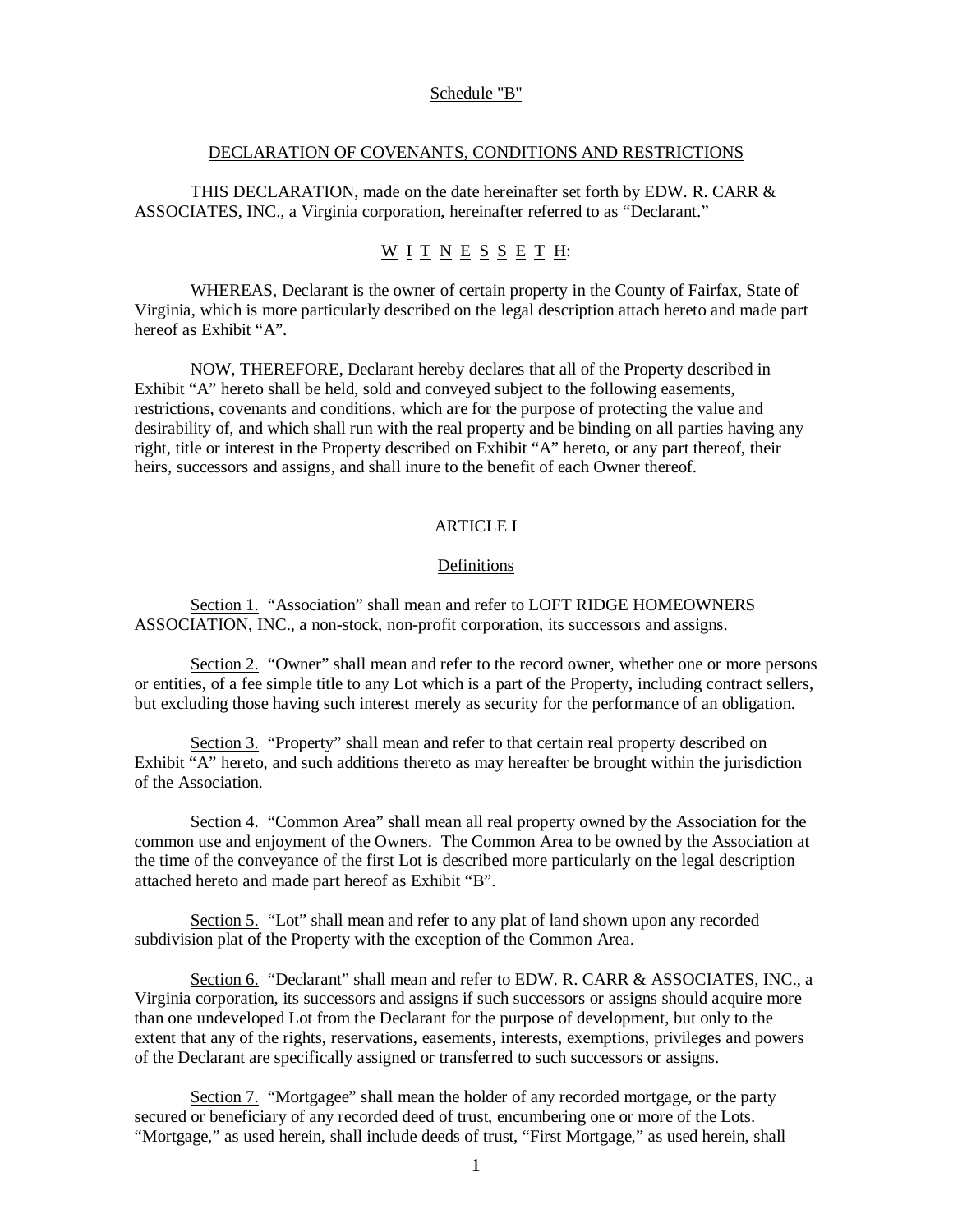mean a mortgage with priority over other mortgages. As used in this Declaration, the term "Mortgagee" shall mean any mortgagee and shall not be limited to institutional mortgagees. As used in this Declaration, the term "institutional mortgagee" or "institutional holder" shall include banks, trust companies, insurance companies, mortgage insurance companies, saving and loan associations, trusts, mutual savings banks, credit unions, pension funds, mortgage companies, Federal National Mortgage Association ("FNMA"), Federal Home Loan Mortgage Corporation ("FHLMC"), all corporations and any agency or department of the United States Government of any state or municipal government. As used in this Declaration, the term "holder" or mortgagee" shall include the parties secured by any deed of trust or any beneficiary thereof.

# ARTICLE II

### Property Rights

Section 1. Owner's Easements of Enjoyment. Every Owner shall have a right and easement of enjoyment in and to the Common Area, including an easement for the use and enjoyment of the private streets and parking lots and walkways within the Common Area, which shall be appurtenant to and shall pass with the title to every Lot, subject to the following provisions:

 (a) the right of the Association to suspend the voting rights of an Owner for any period during which an assessment against his Lot remains unpaid; and for a period not to exceed sixty (60) days for any infraction of its published rules and regulations;

 (b) the right of the Association to dedicate or transfer all of any part of the Common Area to any public agency, authority, or utility for such purposes and subject to such conditions as may be agreed to by the members. No such dedication or transfer shall be effective unless an instrument signed by all members entitled to vote has been recorded;

 (c) the right of the Association to establish uniform rules and regulations pertaining to the use of the Common Area and the facilities thereon;

 (d) the right of the Declarant (and its sales agents and representatives) to the nonexclusive use of the Common Area for display and exhibit purposes, which right Declarant hereby reserves; provided, however, that such use shall not be for a period of more than ten (10) years after the conveyance of the Common Area to the Association, or the sale of all the residential Lots within the Properties, whichever is the earlier; provided, further, that no such use by Declarant or its sales agents or representatives shall otherwise restrict the members in their use and enjoyment of the Common Area or facilities thereon;

 (e) the right of the Association to charge reasonable admission and other fees for the use of any recreational facility which may be situated on the Common Area.

 (f) the right of individual owners to the exclusive use of parking spaces as provided in this Article.

Section 2. Delegation of Use. Any Owner may delegate, in accordance with the By-laws, his right of enjoyment to the Common Area and facilities to the members of his family, his tenants, or contract purchasers who reside on the Property.

Section 3 Parking Rights. The Association shall have the right to permanently assign one (1) vehicular parking space for each unit, should it so elect.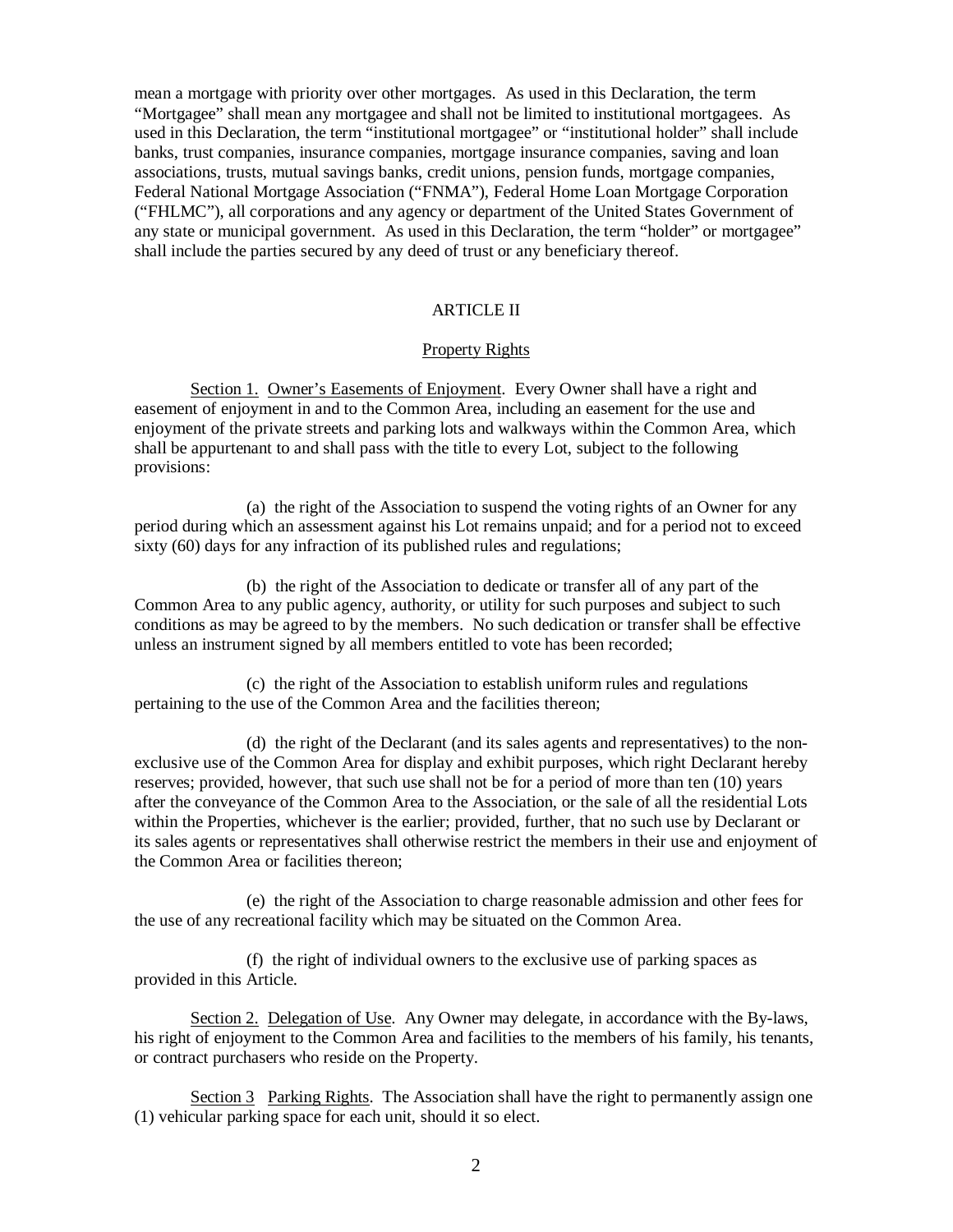### ARTICLE III

## Membership and Voting Rights

Section 1. Membership. Every Owner of a Lot which is subject to assessment shall be a member of the Association. Membership shall be appurtenant to and may not be separated from ownership of any Lot which is subject to assessment.

Section 2. Voting Rights. The Association shall have two (2) classes of voting membership.

Class A. Class A members shall be all Owners with the exception of the Declarant and shall be entitled to one (1) vote for each Lot owned. When more than one (1) person holds an interest in any Lot, all such persons shall be members. The vote for such Lot shall be exercised as they among themselves determine, but in no event shall more than one (1) vote be cast with respect to any Lot.

Class B. The Class B member shall be the Declarant and shall be entitled to three (3) votes for each Lot owned. The Class B membership shall cease and be converted to a Class A membership on the happening of either of the following events, which occurs earlier:

 (i) when the total votes outstanding in Class A membership equal the total votes outstanding in the Class B membership; or

 (ii) five (5) years from the date of recordation of this Declaration; provided, however, that if the Declarant is delayed in the improvement and development of the Property on account of a sewer, water or building permit moratorium or any other cause or event beyond the Declarant's control, then the aforesaid five (5)-year period shall be extended by a period of time equal to the length of the delays of three (3) years, whichever is less.

### ARTICLE IV

### Covenant for Maintenance Assessments

Section 1. Creation of the Lien and Personal Obligation of Assessments. The Declarant, for each Lot owned within the Property, hereby covenants, and each Owner of any Lot by acceptance of a deed therefor, whether or not it shall be so expressed in such deed, is deemed to covenant and agree to pay to the Association: (1) annual assessments or charges, and (2) special assessments for capital improvements, such assessments to be established and collected as hereinafter provided. The annual and special assessments, together with interest, costs, and reasonable attorneys' fees, shall be a charge on the Lot (including all improvements thereon), and shall be a continuing lien upon the Property against which each such assessment is made. Each such assessment, together with interest, costs, and reasonable attorneys' fees, shall also be the personal obligation of the person who was the Owner of such property at the time when the assessment fell due. The personal obligation for delinquent assessments shall not pass to his successors in title unless expressly assumed by them.

Section 2. Purpose of Assessments. The assessments levied by the Association shall be used exclusively to promote the recreation, health, safety, and welfare of the residents in the Property and for the improvement and maintenance of the Common Area.

Section 3. Basis and Maximum of Annual Assessments. Until January 1 of the year immediately following the conveyance of the first Lot to an Owner, the maximum annual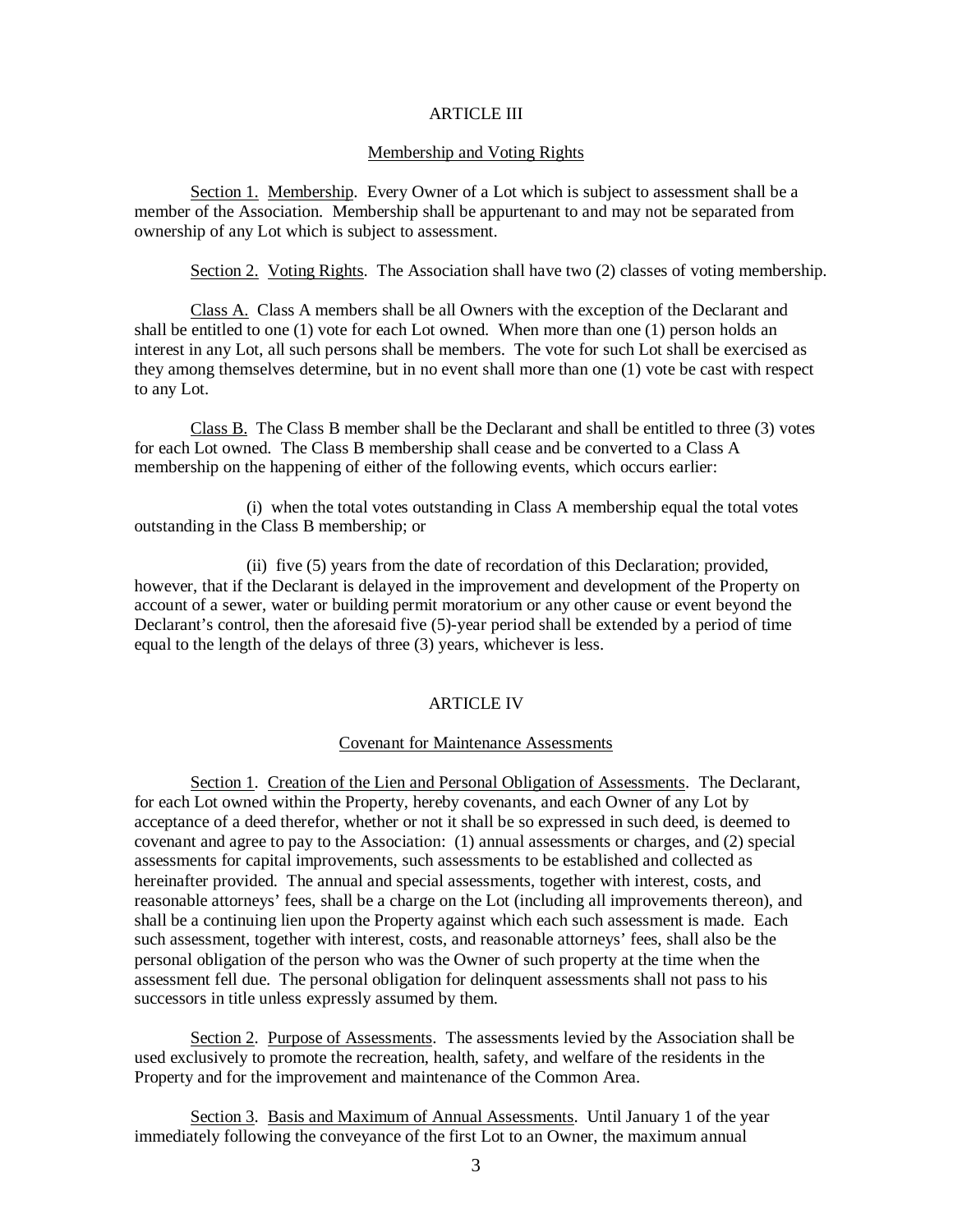assessment shall be Three Hundred and no/100 Dollars (\$300.00) for Class A members. The Class B member shall pay the same amount of assessment per Lot as the Class A members or at its option the Class B member may pay 25% of the Class A member assessment and in such event the Class B member covenants and agrees to maintain the Common Area without cost to the Association and to fund any budget deficits until the Class B member (Declarant) has conveyed 75% of said Lots to Owners, (other than Declarant). Notwithstanding the foregoing, Declarant shall pay full assessments on all lots owned by Declarant upon which a dwelling unit has been completed and is occupied.

 (a) From and after January 1 of the year immediately following the conveyance of the first Lot to an Owner, the maximum annual assessment may be increased by the Board of Directors of the Association, without a vote of the Class A membership, by an amount equal to five percent (5%) of the maximum annual assessment for the preceding year plus the amount by which any ad valorem real estate taxes and insurance premiums payable by the Association have increased over amounts payable for the same or similar items for the previous year.

 (b) From and after January 1 of the year immediately following the conveyance of the first Lot to an Owner, the maximum annual assessment may be increased above five percent (5%) by vote of at least two-thirds (2/3) of each class of members who are voting, in person or by proxy, at a meeting duly called for this purpose.

 (c) The Board of Directors may from time to time fix the annual assessment at an amount not in excess of the maximum.

Section 4. Special Assessments for Capital Improvements. In addition to the annual assessments authorized above, the Association may levy, in any assessment year, a special assessment applicable to that year only for the purpose of defraying, in whole or in part, the cost of any construction, reconstruction, repair or replacement of a capital improvement upon the Common Area, including fixtures and personal property related thereto, provided that any such assessment shall have the assent of at least two-thirds  $(2/3)$  of the votes of each class of members who are voting in person or by proxy at a meeting duly called for this purpose.

Section 5. Notice and Quorum for any Action Authorized Under Section 3 and 4. Written notice of any meeting called for the purpose of taking any action authorized under Section 3 or 4 shall be sent to all members not less than thirty (30) days nor more than sixty (60) days in advance of the meeting. At the first such meeting called, the presence of members or of proxies entitled to cast sixty percent (60%) of all the votes of each class of membership shall constitute a quorum. If the required quorum is not present, another meeting may be called subject to the same notice requirement and the required quorum at the subsequent meeting shall be one-half (1/2) of the required quorum at the preceding meeting. No such subsequent meeting shall be held more than sixty (60) days following the preceding meeting.

Section 6. Uniform Rate of Assessment. Except as otherwise provided in Section 3 of this Article IV, both annual and special assessments must be fixed at a uniform rate for all Lots and may be collected in advance on a monthly basis.

Section 7. Date of Commencement of Annual Assessments: Due Dates. The annual assessments provided for herein shall commence as to all Lots on the first day of the month following the first conveyance of a Lot to a class A member. The first annual assessment shall be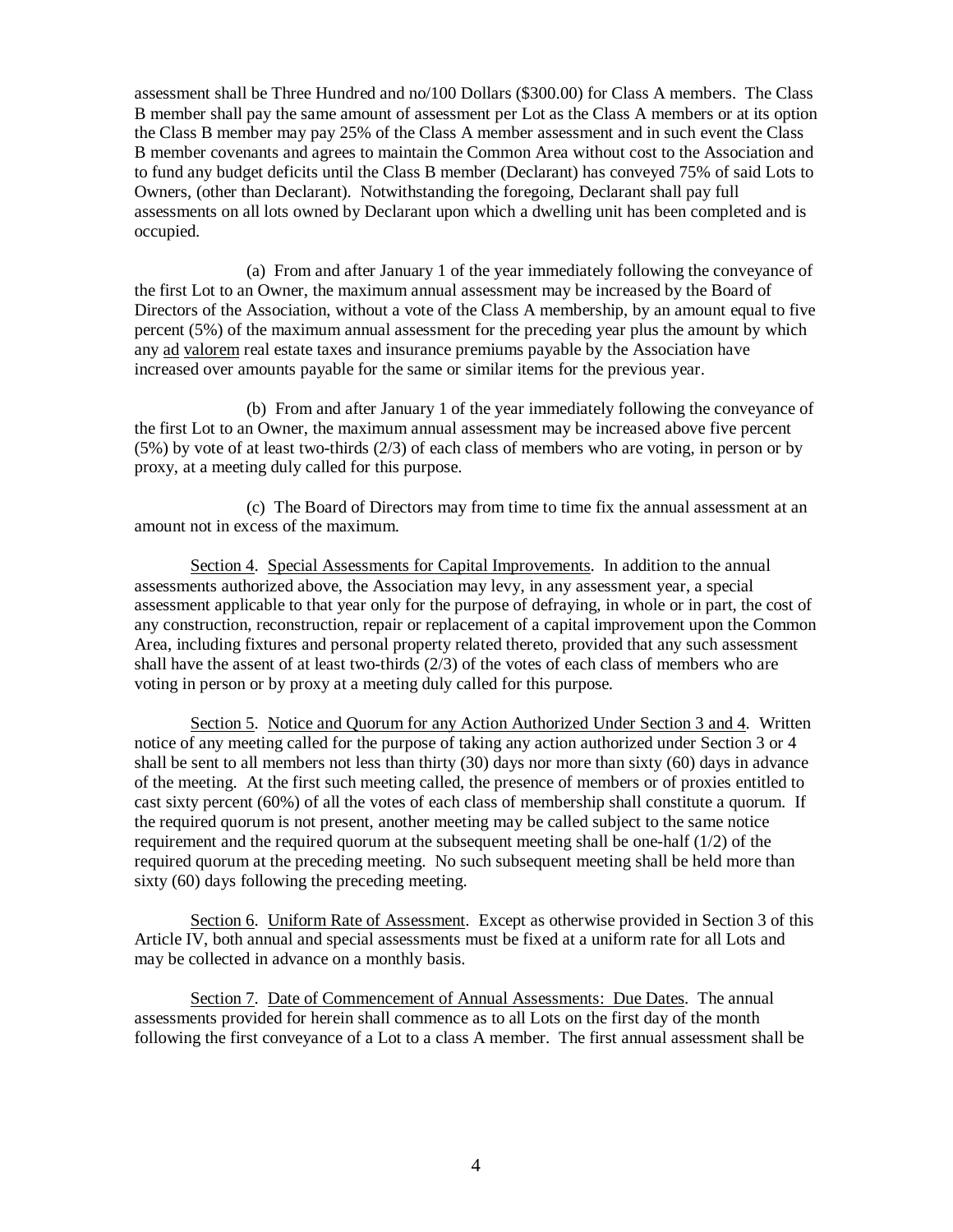adjusted according to the number of months remaining in the calendar year. The Board of Directors shall fix the amount of the annual assessment against each Lot at least thirty (30) days in advance of each annual assessment period. Written notice of the annual assessment shall be sent to every Owner subject thereto. The dues dates shall be established by the Board of Directors. The Association shall, upon demand, and for a reasonable charge, furnish a certificate signed by an officer for the Association setting forth whether the assessments on a specified lot have been paid. A properly executed certificate of the Association with the status of assessments on the Lots shall be binding on the Association on the date of its issuance.

Section 8. Effect of Non-Payment of Assessments: Remedies of the Association. Any assessment not paid within thirty (30) days after the due date shall bear interest within the due date at the maximum legal rate of interest allowed by law. The Association may bring an action at law against the Owner personally obligated to pay the same, or foreclose the lien against the Lot (and all improvements thereon). No Owner may waive or otherwise escape liability for the assessments provided for herein by non-use of the Common Area or abandonment of his Lot.

Section 9. Subordination of the Lien to Mortgages. The lien of the assessments provided for herein shall be subordinate to the lien of any first mortgage or deed of trust. Sale or transfer of any Lot shall not affect the assessment lien. However, the sale or transfer of any Lot pursuant to mortgage or deed of trust foreclosure or any proceeding in lieu thereof, shall extinguish the lien of such assessments as to payments which become due prior to such sale or transfer. No sale or transfer shall relieve such Lot from liability for any assessments thereafter becoming due or from the lien thereof. No amendment to this Section shall affect the rights of the holder of any first mortgage on any Lot (or the indebtedness secured thereby); recorded prior to recordation of such amendment unless the holder thereof (or the indebtedness secured thereby) shall join in the execution of such amendment.

Section 10. Exempt Property. The following property subject to this Declaration shall be exempt from the assessments created herein:

- (a) all properties dedicated to and accepted by a local public authority;
- (b) the Common Area; and

 (c) all properties owned by a charitable or non-profit organization exempt from taxation by the laws of the Commonwealth of Virginia, provided that no land or improvements devoted to dwelling use shall be exempt from said assessments.

Section 11. Additional Default. Any recorded first mortgage secured on a Lot shall provide that any default by the mortgagor in the payment of any assessment levied pursuant to this Declaration, or any installment thereof, shall likewise be a default in such mortgage (or the indebtedness secured thereby); but failure to include such a provision in any such mortgage shall not affect the validity or priority thereof and the protection extended to the holder of such mortgage (or the indebtedness secured thereby) by reason of Section 9 of this Article IV and the rights of any mortgagee shall not be altered, modified or diminished by reason of such failure.

Section 12. Reserves for Replacements. The Association may establish and maintain a reserve fund for replacements of the Common Area by the allocation and payment monthly to such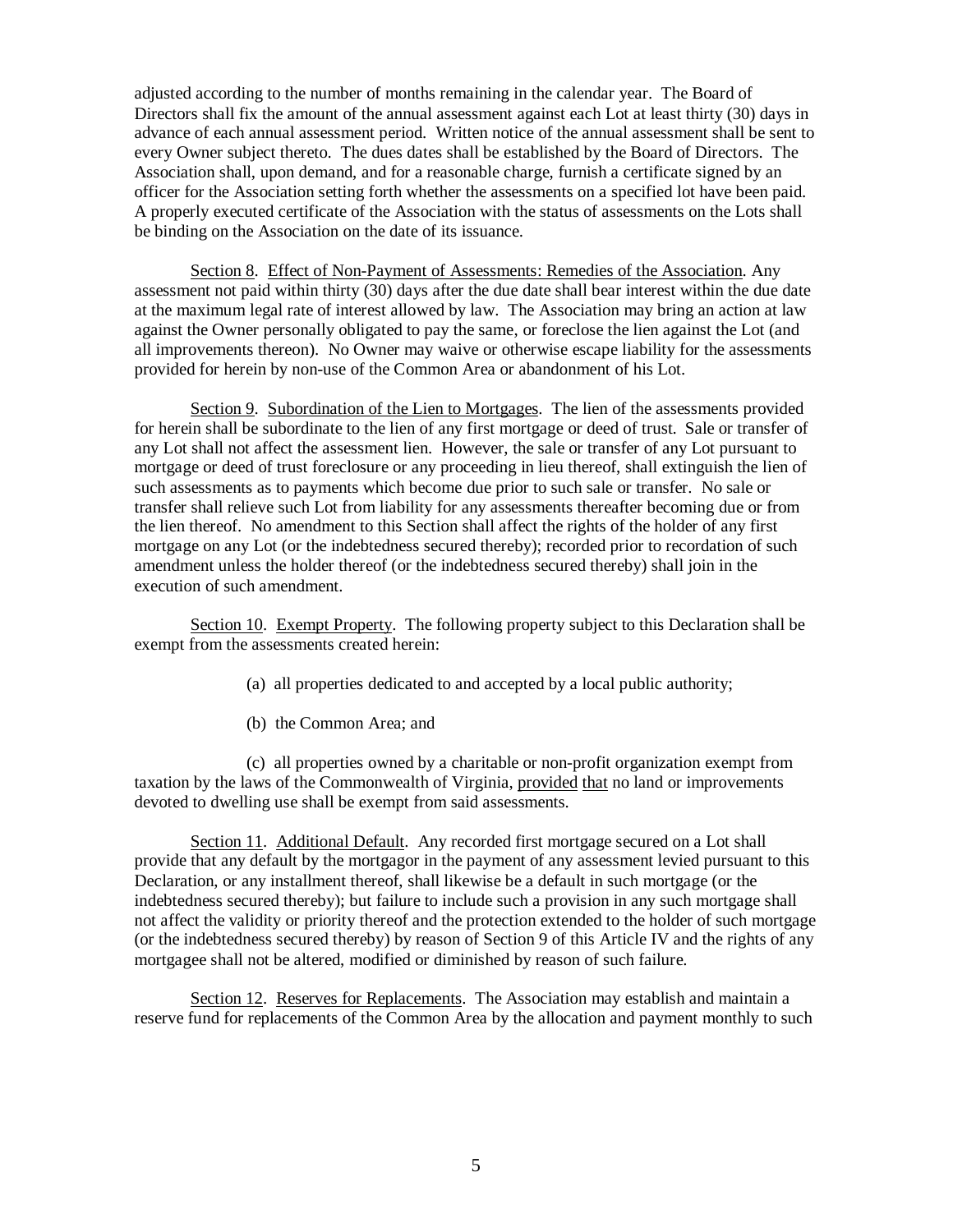reserve fund of an amount to be designated from time to time by the Board of Directors. Such fund shall be conclusively deemed to be a common expense of the Association and may be deposited in any banking institution, the accounts of which are insured by any State or by an agency of the United States of America or may, in the discretion of the Board of Directors, be invested in obligations of, or fully guaranteed as to principal by, the United States of America. The reserve for replacements of the Common Areas and community facilities may be expended only for the purpose of affecting the replacement of the Common Areas, major repairs to any equipment replacement, and for start-up expenses and operating contingencies of a non-recurring nature relating to the Common Areas and community facilities The Association may establish such other reserves for such other purposes as the Board of Directors may from time to time consider to be necessary or appropriate. The proportional interest of any member in any such reserves shall be considered an appurtenance of his Lot and shall not be separately withdrawn, assigned or transferred or otherwise separated from the Lot to which it appertains and shall be deemed to be transferred with such Lot.

# ARTICLE V

## Architectural Control

No building, fence, wall or other structure shall be commenced, erected or maintained upon the Property, nor shall any exterior addition to or change or alteration therein be made (including change in color) until the plans and specifications showing the nature, kind, shape, height, materials, and location of the same shall have been submitted to and approved in writing as to harmony of external design and location in relation to surrounding structures and topography by the Board of Directors of the Association, or by an architectural committee composed of three (3) or more representatives appointed by the Board. In the event said Board, or its designated committee, fails to approve or disapprove such design and location with thirty (30) days after said plans and specifications have been submitted to it, approval will not be required and this Article V will be deemed to have been fully complied with. Notwithstanding any provision of this Declaration to the contrary, the provisions of this Article V shall not be applicable to the Declarant or any part of the Property owner by the Declarant.

## ARTICLE VI

## Use Restrictions

In addition to all other covenants contained herein, the use of the Property and each Lot therein is subject to the following:

Section 1. The Lots shall be used for residential purposes exclusively, and no building shall be erected, altered, placed or permitted to remain on any such Lot other than one used as a single-family dwelling, except that a professional office may be maintained in a dwelling, provided that such maintenance and use is limited to the person actually residing in the dwelling and, provided, further, that such maintenance and use is in strict conformity with the provisions of any applicable zoning law, ordinance or regulation. As used in this Section, the term "professional office" shall mean rooms used for office purposes by a member of any recognized profession, including doctors, dentists, lawyers, architects and the like, but not including medical or dental clinics. The terms "dwelling" and "dwelling unit," as used in this Declaration, shall include a townhouse. Nothing contained in this Article VI, or elsewhere in this Declaration, shall be construed to prohibit the Declarant from the use of any Lot or dwelling, or improvement thereon, for promotional or display purposes, or as "model homes," a sales office, or the like.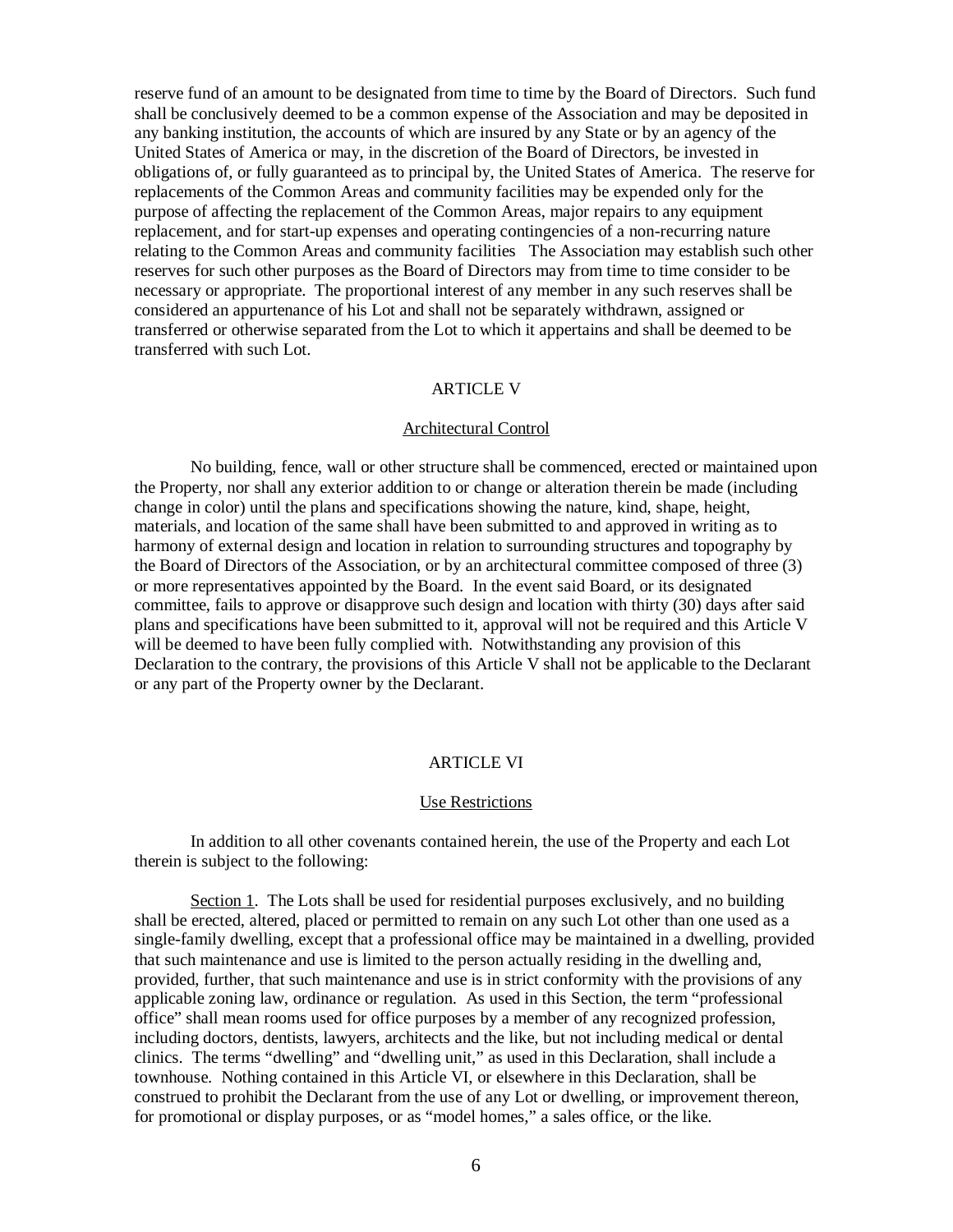Section 2. No part of the Property shall ever be used or caused to be used or allowed or authorized in any way, directly or indirectly, for any business, commercial, manufacturing, mercantile, storing, vending or other such non-residential purposes, except Declarant may use the Property for model home sites and display and sales offices during the construction and sales period.

Section 3. No sign or billboard of any kind shall be displayed to the public view on any portion of the Property or any Lot, except one (1) sign for each building site, of not more than eighteen inches (18") by twenty-four inches (24"), advertising the Property for sale or rent, except signs used by Declarant to advertise the Property during the construction and sales period.

Section 4. No noxious or offensive activity shall be carried on upon any Lot or any part of the Property, nor shall anything be done thereupon which may be, or may become, an annoyance or nuisance to the neighborhood, or which shall in any way unreasonably interfere with the quiet enjoyment of each of the Owners of his respective dwelling unit, or which shall in any way increase the rate of insurance.

Section 5. No structure of a temporary character, trailer, basement, tent, shack, garage, barn or other out-building shall be used on any Lot at any time as a residence either temporarily or permanently. Except for Declarant's construction purposes, no trailer, camper, boat or similar equipment shall be permitted to remain upon any property within the Property.

Section 6. No motorized vehicle may be used or maintained on the yards or sidewalks of any Lot and no unlicensed vehicles are allowed on the Property. The Board of Directors shall have the right to tow any vehicle(s), the keeping or parking of which in the Common Area violates this Declaration upon forty-eight (48) hours notice.

Section 7. No junk vehicle or other vehicle on which current registration plates are not displayed, shall be kept within any Lot or on any part of the Common Area, not shall the repair or extraordinary maintenance of automobiles or other vehicles be carried out on any of the Common Areas.

Section 8. No animals, livestock or poultry of any kind shall be raised, bred or kept on any Lot, except that dogs, cats or other household pets may be kept on the Lot subject to such rules and regulations as may be adopted by the Association and provided they are not kept, bred or maintained for any commercial purpose, or in unreasonable numbers. Notwithstanding the foregoing, no animals or fowl may be kept on the Property which result in an annoyance or are obnoxious to residents in the vicinity.

Section 9. All rubbish, trash and garbage shall be regularly removed from the Property, and shall not be allowed to accumulate thereon. All clotheslines, refuse containers, wood piles, storage areas and machinery and equipment shall be prohibited upon any Lot, unless obscured from view of adjoining Lots and streets by a fence or appropriate screen approved by the Architectural Committee. Nothing herein shall be deemed to apply to the storage on the Property by Declarant of building materials during, and for use in, the construction of the improvements on the Property.

Section 10. No radio or television receiving or transmitting antennae or external apparatus shall be installed on any Lot. Normal radio and television installations wholly within a building are excepted.

Section 11. All owners and occupants shall abide by the Bylaws and any rules and regulations adopted by the Association.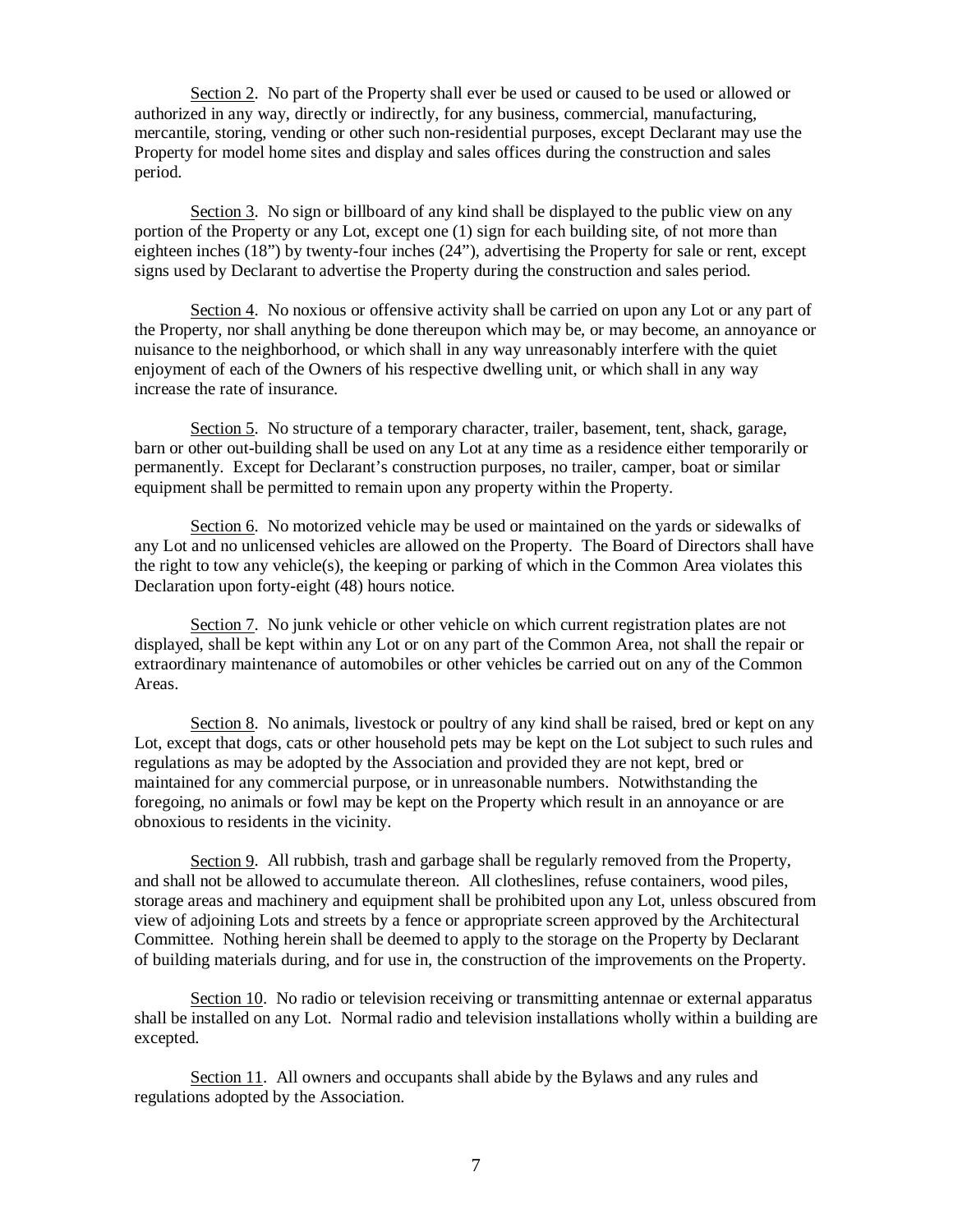Section 12. Any lease agreement between a Lot Owner and a lessee shall provide that the terms of the lease are subject in all respects to the provisions of this Declaration, and the Articles of Incorporation and Bylaws of the Association, and that any failure by the lessee to comply with the terms of such documents shall be a default under the lease. All such leases shall be in writing.

Section 13. None of the foregoing restrictions shall be applicable to the activities of:

 (a) Declarant, its officers, employees, agents or assigns, in their development, marketing and sale of Lots or other parcels within the Property; or

 (b) To the Association, its officers, employees and agents, in connection with the proper maintenance, repair, replacement and improvement of the Common Areas and community facilities.

# ARTICLE VII

### Exterior Maintenance

Each Owner shall keep each Lot owned by him, and all improvements therein or thereon, in good order and repair and free of debris, including but not limited to the seeding, watering and mowing of all lawns, the pruning and cutting of all trees and shrubbery and the painting (or other appropriate external care) of all buildings and other improvements, all in a manner and with such frequency as is consistent with good property management. In the event an Owner of any Lot in the Property shall fail to maintain the Lot and the improvements situated thereon, as provided in the Bylaws and approved by vote of the Board of Directors, shall have the right to enter upon said Lot to correct drainage and to repair, maintain and restore the Lot and the exterior of the buildings and any other improvements erected thereon. All costs related to such correction, repair or restoration shall become a lien upon such Lot, and such lien may be enforced in the same manner as an annual assessment levied in accordance with Article IV hereof. Any such lien shall be subordinate to the lien of any first mortgage or deed of trust. Sale or transfer of any Lot shall not affect such lien. However, the sale or transfer of any Lot pursuant to mortgage or deed of trust foreclosure or any proceeding in lieu thereof, shall extinguish any such lien as to payments which became due prior to such sale or transfer. No sale or transfer shall relieve such Lot from liability for any assessments thereafter becoming due or from the lien thereof. No amendment to this Article VII shall affect the rights of the holder of any first mortgage on any Lot (of the indebtedness secured thereby); recorded prior to recordation of such amendment unless the holder thereof (or the indebtedness secured thereby) shall join in the execution of such amendment.

# ARTICLE VIII

### Party Walls

The rights and duties of the Owners of Lots with respect to party walls shall be governed by the following:

Section 1. General Rules of Law to Apply. Each wall which is constructed as a part of the original construction on the Property and any part of which is placed on the dividing line between separate Lots, shall constitute a party wall, and with respect to such wall, each of the adjoining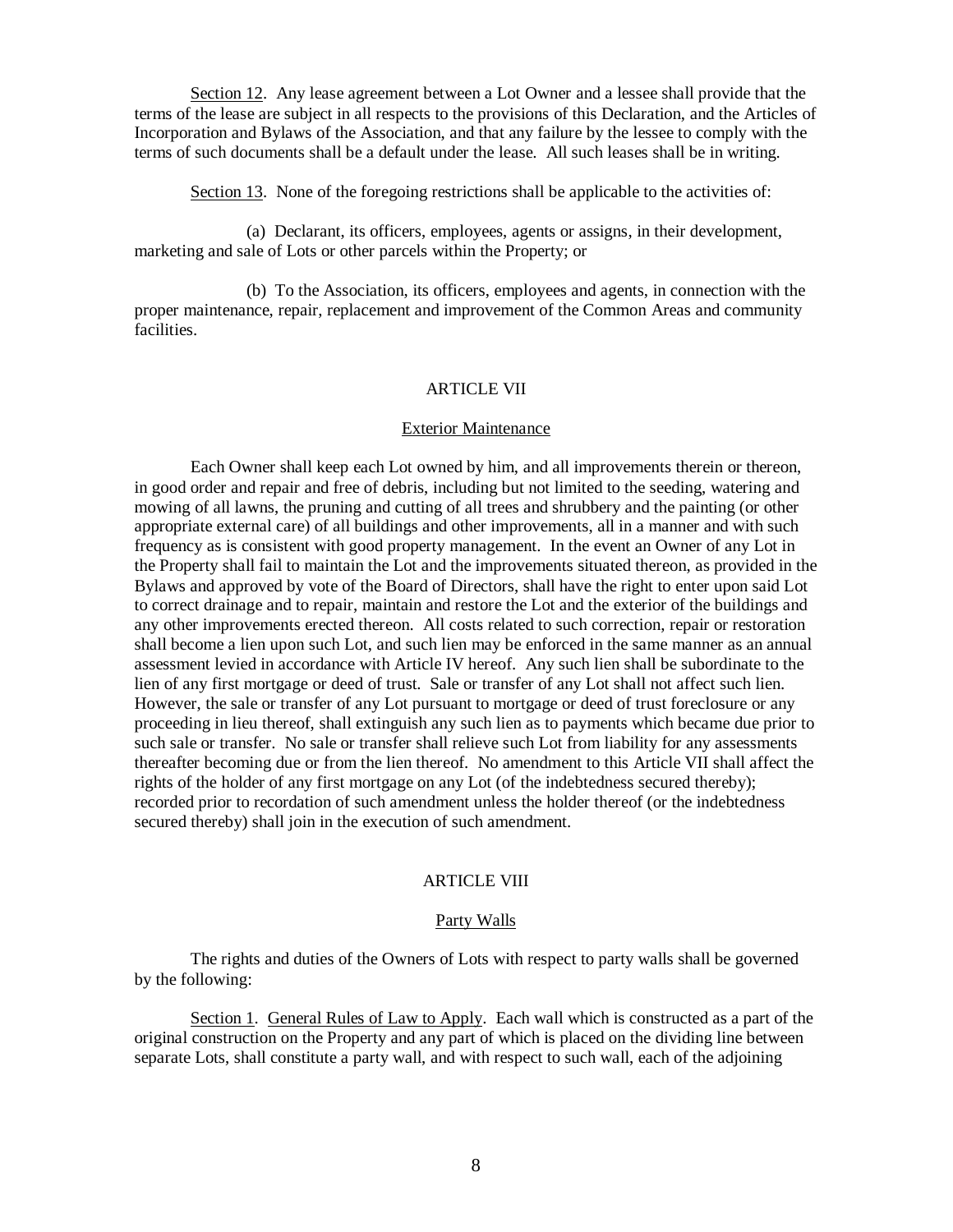Owners shall assume the burdens, and be subject to an easement for that portion of a party wall on his Lot, and be entitled to the benefits of these restrictive covenants and, to the extent not inconsistent herewith, the general rules of law regarding party walls and of liability for property damage due to negligence or willful acts or omissions, shall apply thereto.

Section 2. Sharing of Repair and Maintenance and Destruction by Fire or Other Casualty. If any such party wall is damaged or destroyed by fire or other casualty or by some cause other than the act of one of the adjoining Owners, his agents, or family (including ordinary wear and tear and deterioration from lapse of time), then, in such event, both such adjoining Owners shall proceed forthwith to rebuild or repair the same to as good condition as formerly, in proportion to their respective use of the party wall.

Section 3. Repairs Caused by One Owner. If any such party wall is damaged or destroyed through the act of one adjoining Owner or any of his agents or guests or members of his family (whether or not such act is negligent or otherwise culpable) so as to deprive the other adjoining Owner of the full use and enjoyment of such wall, then the first of such Owners shall forthwith proceed to rebuild and repair the same to as good condition as formerly, without cost to the adjoining Owner.

Section 4. Other Changes. In addition to meeting the other requirements of these restrictive covenants, and of any building code or similar regulations or ordinances, any Owner proposing to modify, make additions to or rebuild his residence in any manner which requires the extension or other alteration of any party wall, shall first obtain the written consent of the adjoining Owner.

Section 5. Right to Contribution Runs with Land. The right of any Owner to contribution from any other Owner under this Article VIII shall be appurtenant to the land and shall pass to such Owner's successors in title.

Section 6. Dispute. In the event of a dispute between Owners with respect to the repair or rebuilding of a party wall or with respect to the sharing of the cost thereof, then, upon written requires of one of such Owners addressed to the Association, the matter shall be submitted to its Board of Directors, who shall decide the despite, and the decision of such Board of Directors shall be final and conclusive upon the parties.

## ARTICLE IX

#### Management

Section 1. Management Agent. The Board of Directors may employ for the Association a management agent or manager (the "Management Agent") at a rate of compensation established by the Board of Directors to perform such duties and serves as the Board of Directors shall from time to time authorize in writing. The Management Agent shall perform such duties and services as the Board of Directors shall authorize in writing.

Section 2. Duration of Management Agreement. In the event any Management Agent is employed, any management agreement entered into by the Association shall provide inter alia that such agreement may be terminated for cause by either party upon thirty (30) days' written notice thereof to the other party and without cause upon ninety (90) days' written notice to the other party. The term of any such management agreement may be renewable by mutual agreement of the parties for successive one (1)-year periods.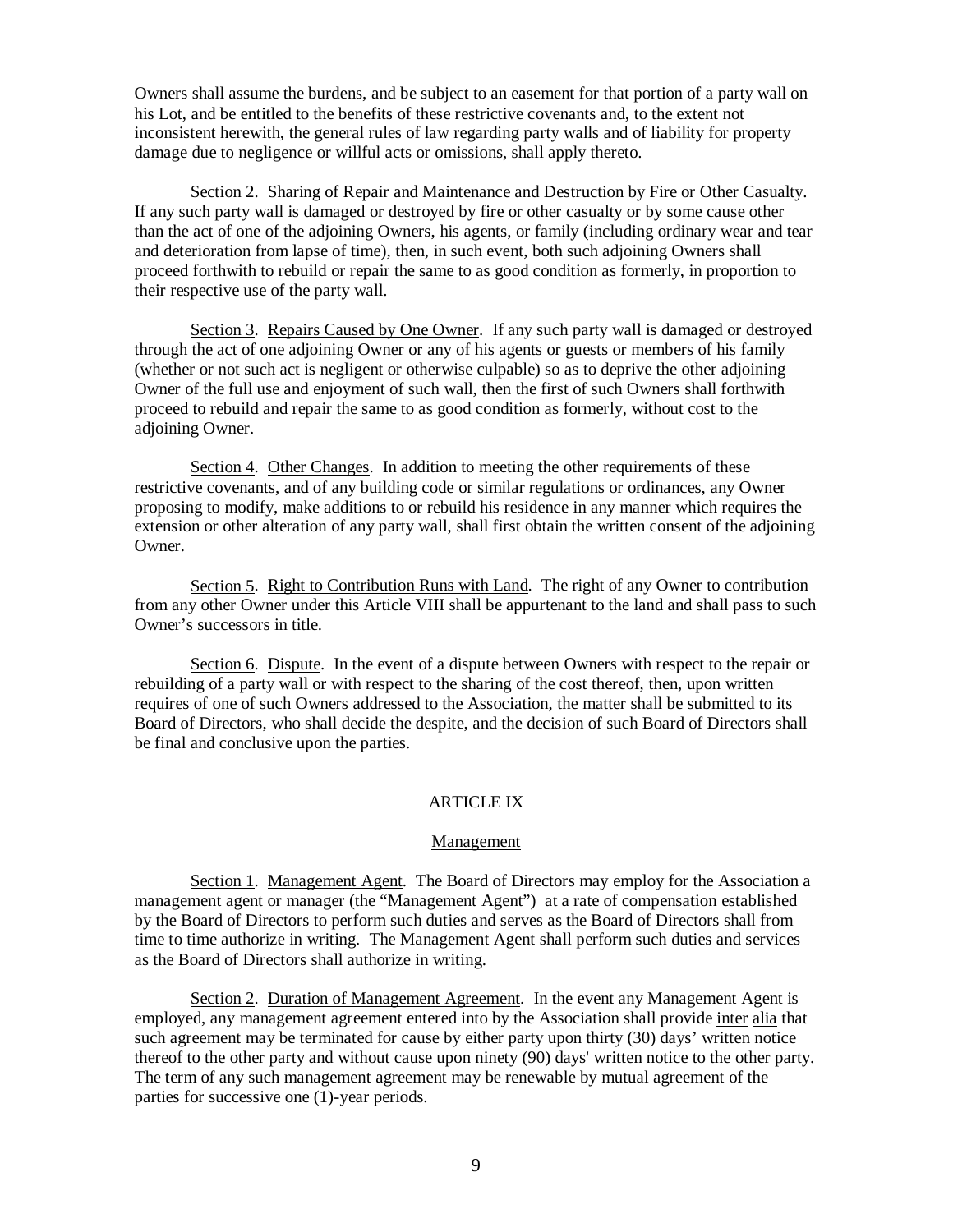Section 3. Limitation of Liability. The Association shall not be liable for any failure of any services to be obtained by the Association or paid for out of the common expense funds, or for injury or damage to person or property caused by the elements or resulting from water which may leak or flow from any portion of the Common Areas or community facilities, or from any wire, pipe, drain, conduit or the like. The Association shall not be liable to any member for loss of damage, by theft or otherwise, of articles which may be stored upon the Common Areas or community facilities. No diminution or abatement of assessments, as herein elsewhere provided for, shall be claimed or allowed for inconvenience or discomfort arising from the making of repairs or improvements to the Common Areas or community facilities, or from any action taken by the Association to comply with any of the provisions of this Declaration or with any law or ordinance or with the order or directive of any municipal or other governmental authority.

### ARTICLE X

### General Provisions

Section 1. Enforcement. The Association, or any Owner, or any mortgagee of any Lot shall have the right to enforce, by any proceeding at law and/or in equity, all restrictions, conditions, covenants, reservations, liens, charges or other obligations or terms now or hereafter imposed by the provisions of this Declaration, or the Articles of Incorporation or Bylaws of the Association. Failure by the Association or by an Owner or by any mortgagee of any Lot to enforce any covenant or restrictions herein contained or any provision of the Bylaws or Articles of Incorporation of the Association shall in no event be deemed a waiver of the right to do so thereafter. There shall be and there is hereby created and declared to be a conclusive presumption that any violation or breach or attempted violation or breach of any of the within covenants or restrictions or any provision of the Bylaws or Articles of Incorporation of the Association cannot be adequately remedied by action at law or exclusively by recovery of damages.

Section 2. Severability. Invalidation of any one of these covenants or restrictions by judgment or court order shall in no wise affect any other provisions, which shall remain in full force and effect.

Section 3. Duration and Amendment. Except where permanent easements or other permanent rights or interests are herein created, the covenants and restrictions of the Declaration shall run with and bind the land for a term of twenty (20) years from the date this Declaration is recorded, after which time they shall be automatically extended for successive periods of ten (10) years. This Declaration may be amended during the first twenty (20)-year period by an instrument signed by not less than ninety percent (90%) of the Lot Owners, and thereafter, by an instrument signed by the Owners of not less than seventy-five percent (75%) of the Lots. Any amendment must be recorded.

Section 4. Annexation. The Declarant shall have the right to annex and bring within the scheme of this Declaration additional land in future stages of the development, provided that any said Land annexed lies within the land area represented in Exhibit "C" and further provided that so long as there are Class B memberships of the Association, the Federal Housing Administration and/or the Veterans Administration shall approve any such annexations. The additions authorized shall be made by filing of record Supplementary Declarations of Covenants with respect to the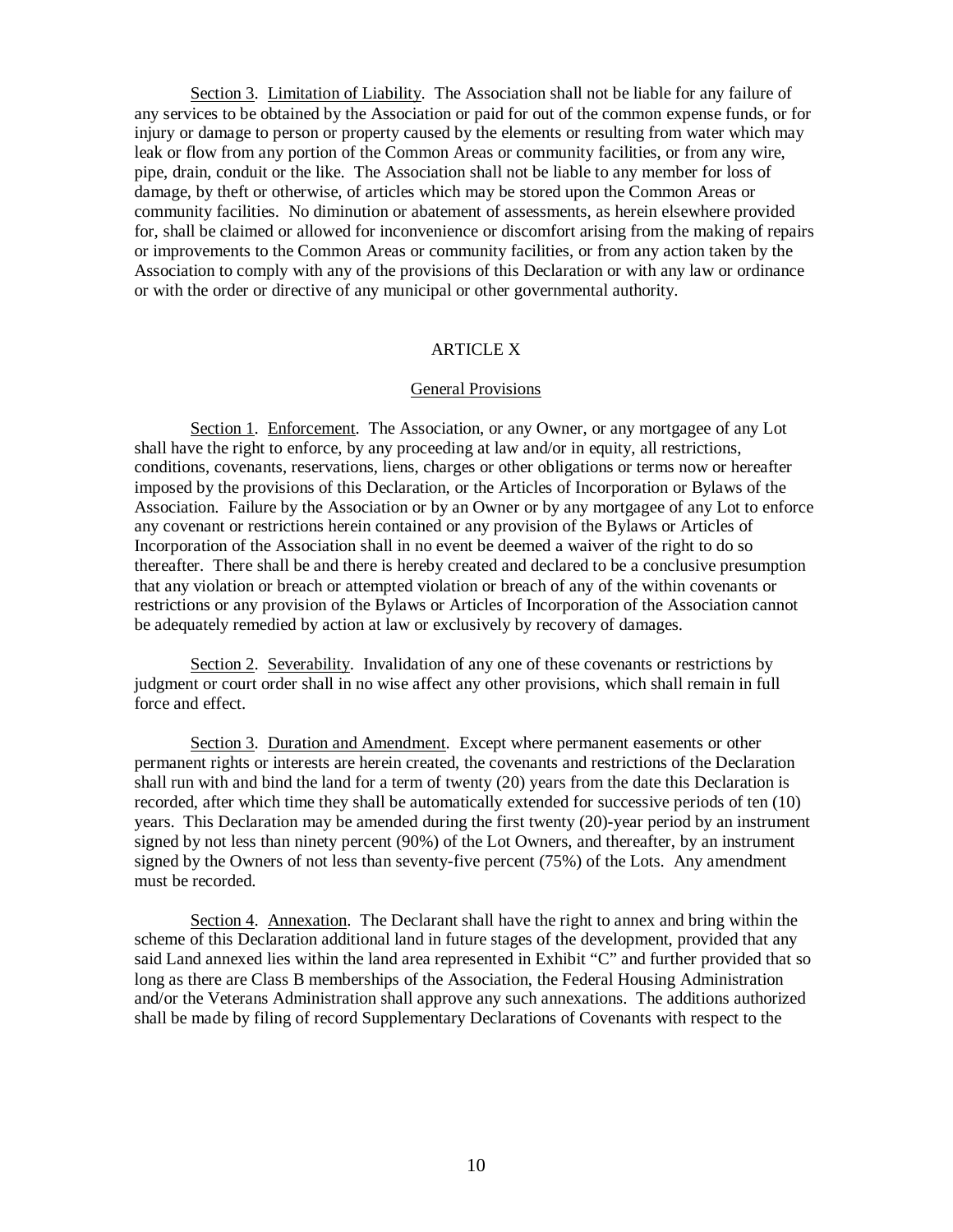additional land which shall extend the scheme of the covenants and restrictions of the Declaration to such land and thereby subject such land to the effect and operation of this Declaration. Said Supplementary Declarations may contain such complementary additions and modifications of the covenants and restrictions contained in this Declaration as may be necessary to reflect the different character, if any, of the added Lots and as are not inconsistent with the scheme of this Declaration.

Annexations to the Property by the Declarant shall not require the consent of the Class A members if such annexations are made within five (5) years from the date of recordation of this Declaration; provided, however, that if the Declarant is delayed in the improvement and development of the Property on account of a sewer, water or building permit moratorium or any other cause or event beyond the Declarant's control, then the aforesaid five (5) year period shall be extended by a period of time equal to the length of the delays or three (3) years, whichever is less.

Except as otherwise hereinabove provided, annexations to the Property shall require the consent of two-thirds (2/3) of the Class A members.

Section 5. FHA-VA Approvals. Provided that there are then Class B memberships of the Association outstanding, neither the members, the Board of Directors nor the Association shall, by act or omission, take any of the following actions without the prior written consent or approval of the Federal Housing Administration or the Veterans Administration, as the circumstances may require:

 (a) make any annexation or additions other than as provided for pursuant to Section 4 of Article X of this Declaration; or

 (b) abandon, partition, dedicate, subdivide, encumber, sell or transfer any of the Common Areas or community facilities directly or indirectly owned by the Association; provided, however, that the granting of rights-of-way, easements and the like for public utilities or for other purposes consistent with the use of the Common Areas and community facilities by the members of the Association shall not be considered a transfer within the meaning of this Section 5; or

(c) abandon or terminate this Declaration; or

 (d) modify or amend any provisions of this Declaration, the Bylaws or the Articles of Incorporation of the Association; or

 (e) merge or consolidate the Association with any other entity or sell, lease, exchange or otherwise transfer all or substantially all of the assets of the Association in any other entity.

Section 6. Consents by Lenders. Any other provisions of this Declaration or the Bylaws or Articles of Incorporation of the Association to the contrary notwithstanding, neither the members, the Board of Directors nor the Association shall, by act or omission, take any of the following actions with the prior written consent and approval of not less than two-thirds (2/3) in number of the holders of the first mortgages of record on the Lots;

 (a) abandon, partition, alienate, release, hypothecate, dedicate, subdivide, encumber, sell or transfer any of the Common Areas or community facilities directly or indirectly owned by the Association; provided, however, that the granting of rights-of-way, easements and the like for public utilities or for other purposes consistent with the use of the Common Areas and community facilities by the members of the Association shall not be considered a transfer within the meaning of this Section 6; or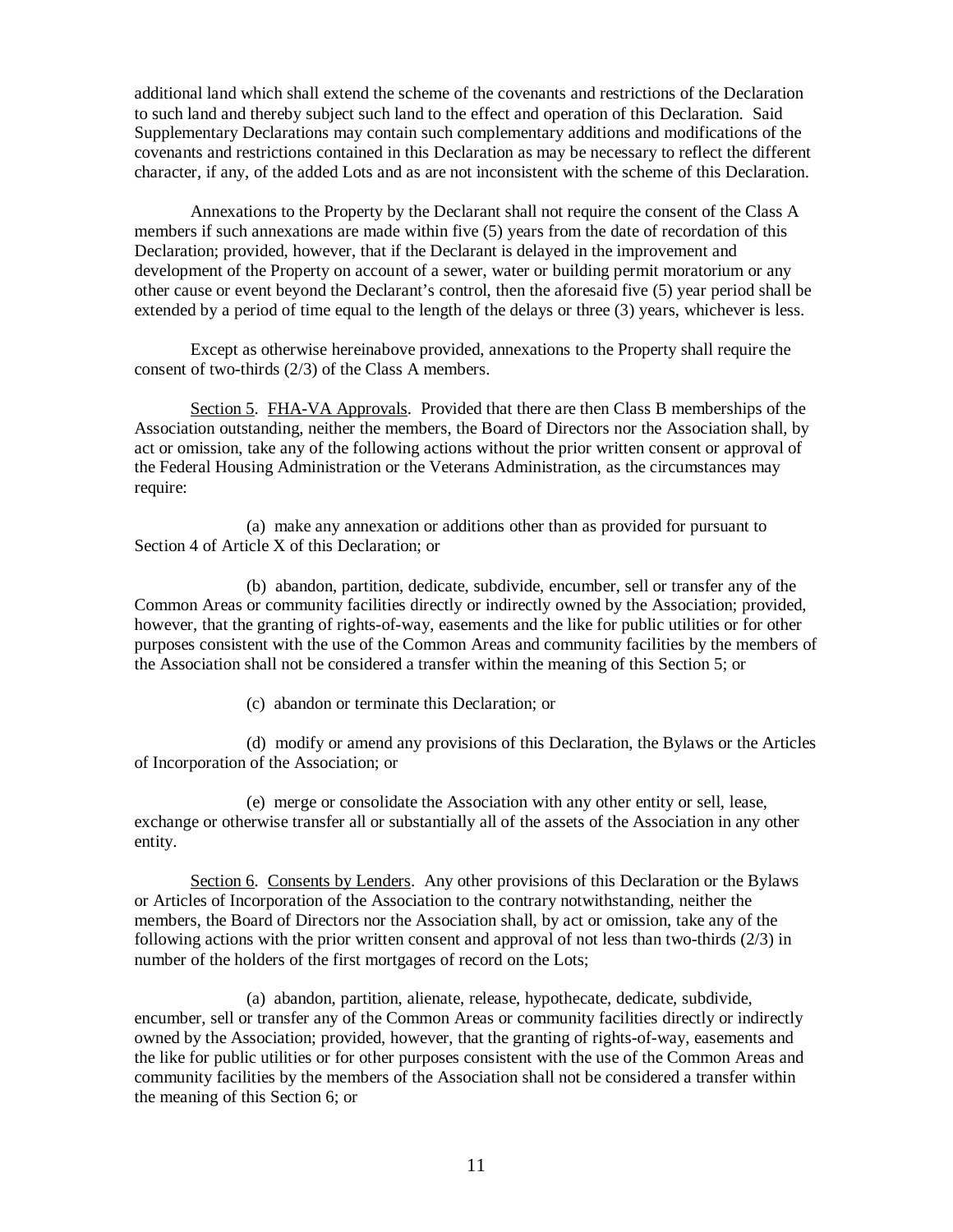(b) abandon or terminate this Declaration; or

 (c) modify or amend any substantive provision of this Declaration, or of the Bylaws or of the Articles of Incorporation of the Association; or

 (d) merge or consolidate the Association with any other entity or sell, lease, exchange or otherwise transfer all or substantially all of the assets of the Association to any other entity; or

 (e) substantially modify the method of determining and collecting assessments against an Owner or his Lot as provided in the Declaration; or

 (f) waive or abandon any scheme of regulations, or enforcement thereof, pertaining to the architectural design or the exterior appearances of buildings or structures on the Lots, the exterior maintenance of buildings or structures on the Lots, the maintenance of the Common Area walks or common fences and driveways, or the upkeep of lawns and plantings with the Property; or

 (g) fail to maintain fire and extended coverage on insurable Association Common Area on property on a current replacement cost basis in an amount not less than one hundred percent (100%) of the insurable value (based on current replacement cost); or

 (h) use hazard insurance proceeds for losses to any Association Common Area or property for other than the repair, replacement or reconstruction of such Common Area or Property.

Section 7. Additional Rights of Mortgagees – Notice. The Association shall promptly notify the holder of the first mortgage on any Lot for which any assessment levied pursuant to the Declaration, or any installment thereof, becomes delinquent for a period in excess of thirty (30) days and the Association shall promptly notify the holder of the first mortgage on any Lot with respect to which any default in any other provision of this Declaration remains uncured for a period in excess of thirty (30) days following the date of such default. Any failure to give any such notice shall not affect the validity or priority of any first mortgage on any Lot and the protection extended in this Declaration to the holder of any such mortgage shall not be altered, modified or diminished by reason of such failure.

No suit or other proceeding may be brought to foreclose the lien for any assessment levied pursuant to this Declaration except after ten (10) days' written notice to the holder of the first mortgage on the Lot which is the subject matter of such suit or proceeding. If the Association undertakes "self-management," it shall promptly give written notice of such occurrence to all of the holders of first mortgages of record on the Lots.

Any first mortgages of any Lot may pay any taxes, utility charges or other charge levied against any of the Common Areas and community facilities which are in default and which may or have become a charge or lien against any of the Common Areas and community facilities and any such first mortgages may pay any overdue premiums on any hazard insurance policy or secure new hazard insurance coverage on the lapse of any policy, with respect to the Common Areas and community facilities. Any first mortgagee who advances any such payment shall be due immediate reimbursement of the amount so advanced from the Association.

Section 8. Casualty Losses. In the event of substantial damage or destruction to any of the Common Areas or community facilities, the Board of Directors of the Association shall give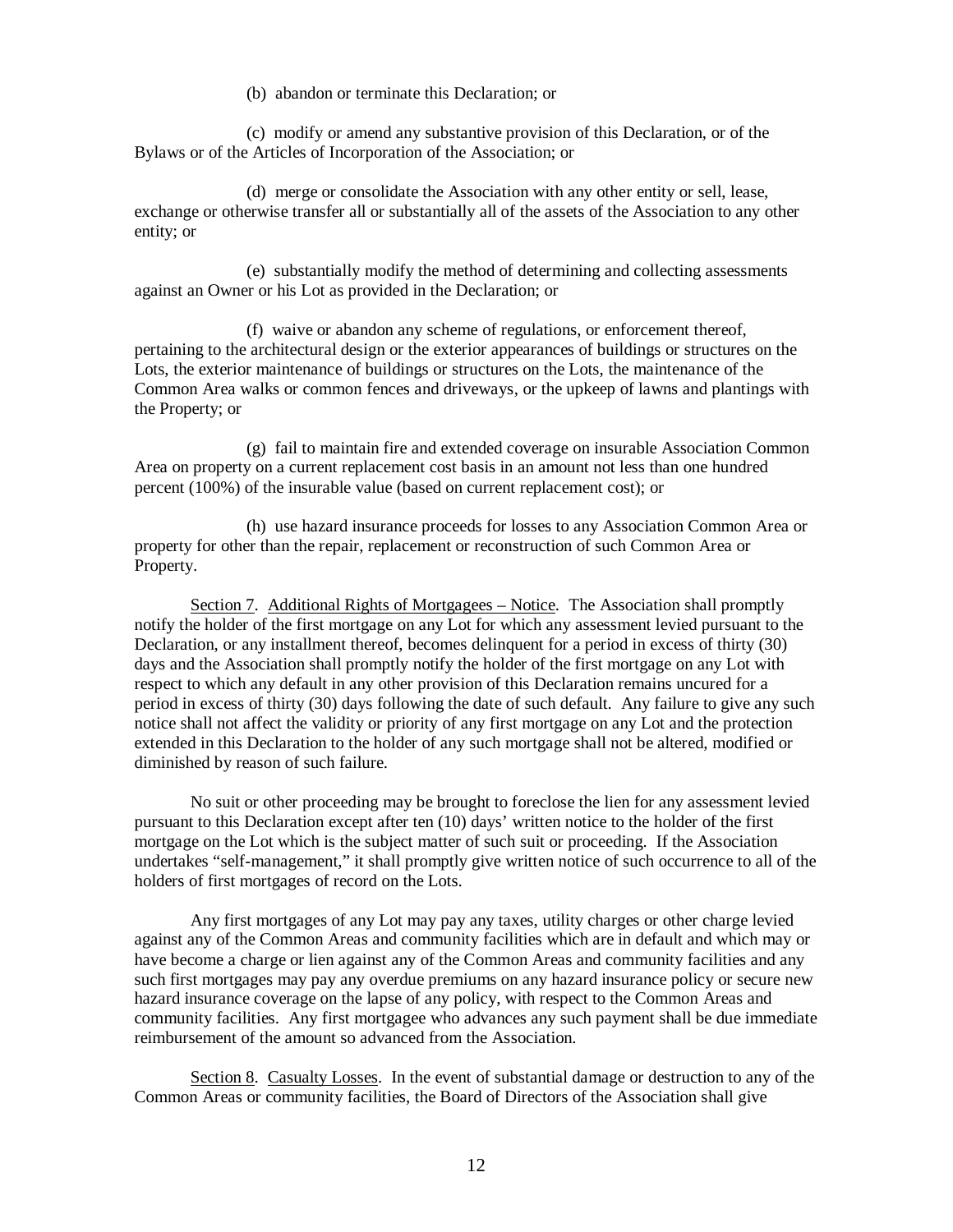prompt written notice of such damage or destruction to the holders of all first mortgages of record on the Lots. No provision of the Declaration or the Articles of Incorporation or these Bylaws of the Association shall entitle any member to any priority over the holder of any first mortgage of record on his Lot with respect to the distribution to such member of any insurance proceeds paid or payable on account of any damage or destruction of any of the Common Areas or community facilities.

Section 9. Condemnation or Eminent Domain. In the event any part of the Common Areas and community facilities is made the subject matter of any condemnation or eminent domain proceeding, or is otherwise sought to be acquired by any condemning authority, then the Board of Directors of the Association shall give prompt written notices of any such proceeding or proposed acquisition to the holders of all first mortgages of record on the Lots. No provision of this Declaration or the Articles of Incorporation or the Bylaws of the Association shall entitle any member to any priority over the holder of any first mortgage of record on his Lot with respect to the distribution to such member of the proceeds of any condemnation or settlement relating to a taking of any of the Common Areas and community facilities.

Section 10. Captions and Gender. The captions contained in this Declaration are for convenience only and are not a part of this Declaration and are not intended in any way to limit or enlarge the terms and provisions of this Declaration. Whenever the context so requires, the male shall include all genders and the singular shall include the plural.

# ARTICLE XI

## Easements, Etc.

Section 1. General Easement. The Declarant reserves the right and easement to the use of all areas owned or to be owned by the Association, and any Lot or any portion thereof, as may be needed for repair, maintenance or construction on such Lot or any Lot or on any Common Area.

Section 2. Crossover Easement. If the Owner (including the Declarant) of any Lot must, in order to make responsible repairs or improvements to a building on his Lot, enter or cross any area owned or to be owned by the Association, or a Lot of another Owner, such Owner shall have an easement to do so, provided that said Owner shall use the most direct, feasible route in entering and crossing over such an area and shall restore the surface so entered or crossed to its original condition, at the expense of said Owner, and further provided that such easement shall not exist on the land or any other Lot Owner if the purpose for the entrance or crossing is one requiring, by virtue of Article V of this Declaration, approval of either the Board of Directors or the Architectural Committee of the Association, unless such approval has been given.

Section 3. Blanket Easement. An easement is hereby retained in favor of Declarant and the Association over the Lots and any area owned or to be owned by the Association for the construction of a common cable television system, a common sprinkler, or any other item for the common enjoyment and/or benefit of the owners. An easement is further granted for the purpose of the repair and maintenance of any item so constructed. Any entry upon any Lot or any area owned or to be owned by the Association to effectuate the foregoing purposes shall not be deemed trespass. Each owner covenants not to damage or destroy any portion of an item so constructed and shall hold the Association and/or Declarant harmless from the cost of repairing or replacing any portion damaged or destroyed buy such owner, his family, his guests or invitees.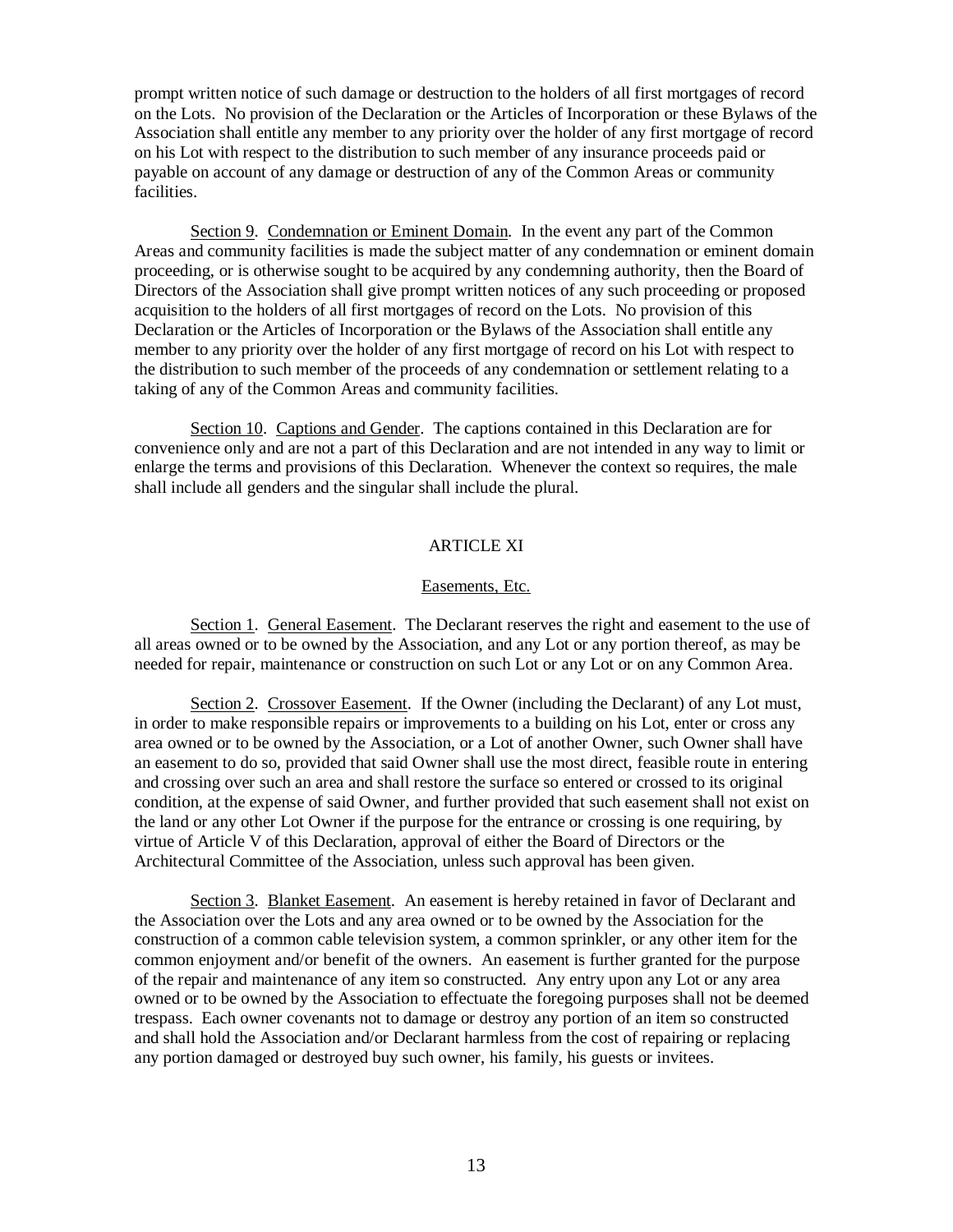Section 4. Easement and Right of Entry of Law Enforcement Officials, Etc. An easement and right of entry through and upon the Property is hereby granted to law enforcement officers, rescue squad personnel, fire fighting and other emergency personnel of Fairfax County, and to vehicles operated by said personnel while in the pursuit of their duties. Said emergency personnel shall also have the right of enforcement of cleared emergency vehicle access on roadways and driveways on the Property.

Section 5. Utility Easements. Easements over the Property for the installation and maintenance of electric, telephone, cable television, water, gas, roof drains connected directly to storm sewer, drainage and sanitary sewer lines and facilities and the like are hereby reserved by Declarant, together with the right to grant and transfer the same. Declarant also reserves the right to enter onto the Common Area for the purpose of completing the improvements thereon, and on the Lots, and for the further purpose of carrying out any defects in workmanship or materials in the Property or the improvements thereon.

The rights and duties with respect to sanitary sewer and water, cable television, electricity, gas and telephone lines and facilities in favor of the Association shall be governed by the following:

 (a) Whenever water, sanitary sewer, roof drains connected directly to storm sewer, electricity, gas, cable television or telephone connections, lines, cables or any portion thereof, are or have been installed within the Property, the Owner of any Lot, or the Association shall have the right, and are hereby granted an easement to the extent necessary thereof, to enter upon or have a utility company enter upon any portion of the Property in which said installations lie, to repair, replace and generally maintain said installations.

 (b) The right granted in Subparagraph (a), above, shall be only to the extent necessary to entitle the Owner or Association serviced by said installation to its full and reasonable use and enjoyment and provided further that anyone exercising said right shall be responsible for restoring the surface of the easement area so used to its condition prior to such use.

 (c) In the event of a dispute between Owners with respect to the repair or rebuilding of said connections, or with respect to the sharing of the cost thereof, upon written request of one of such Owners addressed to the Association, the matter shall be submitted to its Board of Directors, who shall decide the dispute, and the decision of the Board shall be final and conclusive on the parties.

Section 7. Drainage Easement. Each Owner covenants to provide such easements for drainage and waterflow as the contours of the Property and the arrangement of buildings by Declarant thereon requires. Declarant reserves an easement over all Lots and Common Area for the purpose of correcting any drainage deficiency.

Section 8. Encroachment Easement. Each Lot within the Property is hereby declared to have an easement, not exceeding one foot (1') in which, over all adjoining Lots for the purpose of accommodating any encroachment due to engineering errors, errors in original construction, settlement or shifting of the building, roof overhangs, gutters, architectural or other appendages,

Note: there is no Section 6 in original Declaration of Covenants.